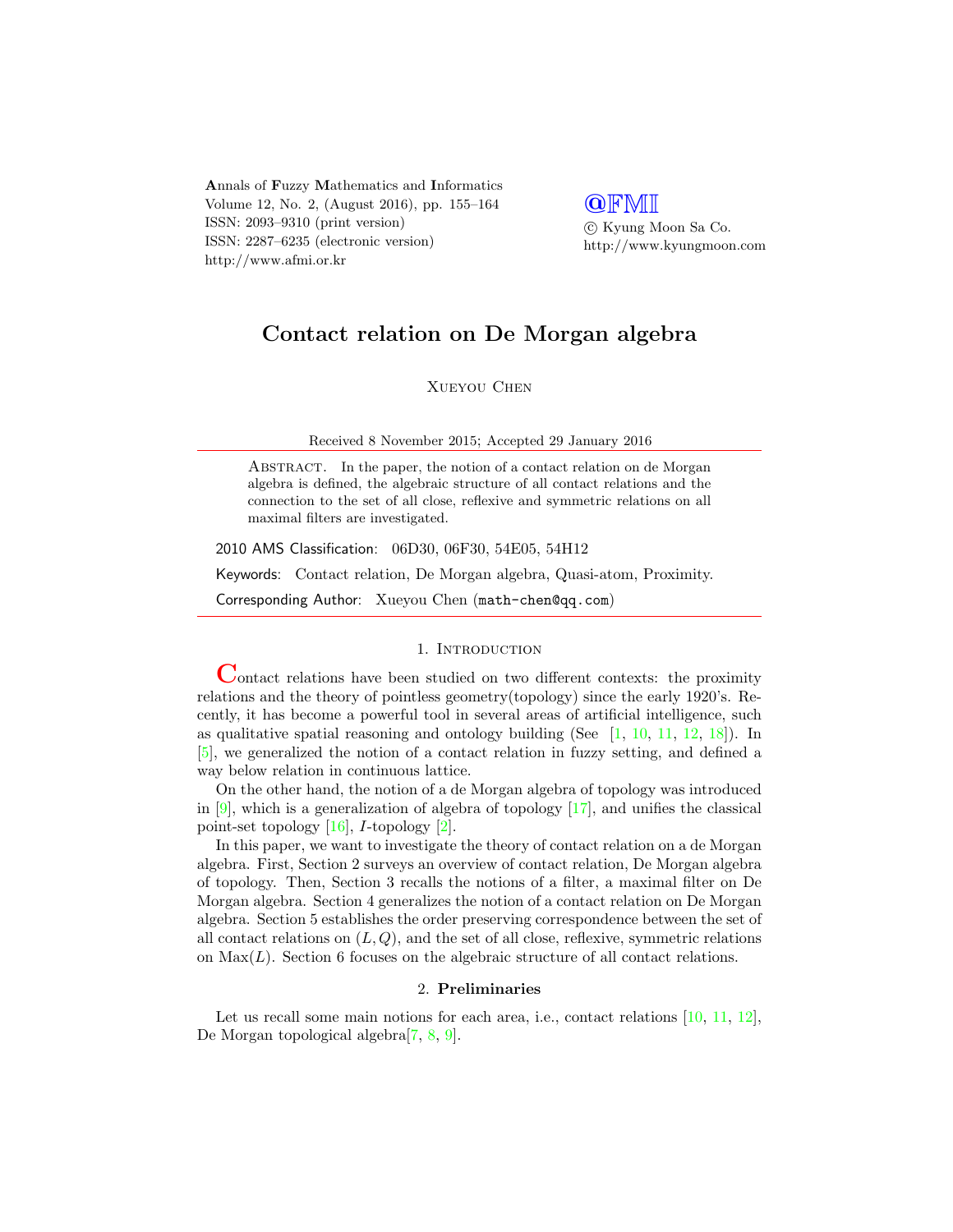2.1. Contact relations. We assume familiarity with the notions of Boolean alge-bra and lattice [\[14\]](#page-8-9). Suppose  $(B, +, \cdot, *, 0, 1)$  is a Boolean algebra,  $R \subseteq B \times B$  is called a binary relation on  $B$ , and all relations are denoted by  $\text{Rel}(B)$ .

**Definition 2.1.** Suppose  $C \in Rel(B)$ , and consider the following properties : For all  $x, y, z \in B$ ,

- $(C_0)$  0( $-C$ )x, i.e., for  $x \neq 0$ , 0 and x are not C-related.
- $(C_1)$   $xCx$ , for  $x \neq 0$ .
- $(C_2)$   $xCy \Rightarrow yCx$ .

 $(C_3)$  xCy and  $y \leq z \Rightarrow xCz$ .

 $(C_4)$   $xC(y+z) \Rightarrow xCy$  or  $xCz$ .

 $C$  is called a contact relation, and  $(B, C)$  is called a Boolean contact algebra, if  $C$ satisfies  $C_0 - C_4$ .

For further information on contact relations, Boolean contact algebras (See [\[1,](#page-8-0) [10,](#page-8-1) [11,](#page-8-2) [12,](#page-8-3) [18\]](#page-9-0)).

2.2. De Morgan topological algebra. De Morgan algebra of topology was ini-tiated by Deng in [\[9\]](#page-8-5). Suppose  $(L, \leq,')$  is a completely distributivity complete de Morgan algebra([\[7,](#page-8-7) [8\]](#page-8-8)), for  $a, b \in L$ , the complete way-below relation  $\prec$  was defined.

**Definition 2.2.**  $a \lt b$ , if for every  $A \subseteq L$ ,  $\bigvee A = b$ , then there exists  $c \in A$ , such that  $a \leq c$ .

Remark 2.3. The notion of a way below relation is important in the study of the theory of continuous lattices, and generalized continuous lattices, please refer to [\[6,](#page-8-10) [14,](#page-8-9) [15,](#page-8-11) [19\]](#page-9-3).

**Definition 2.4.** Let  $\Delta(L) = \{ \bigwedge_{a \prec b} b \mid a \neq 0, \bigvee_{a \not\leq c} c < 1 \}, p \in \Delta(L)$  is called a quasi-atom, in short q-atom.

For  $p \in \Delta(L)$ ,  $p^{\sim} = \bigwedge \{q \mid q \in \Delta(L), q \nless p' \}$ . It is easy to prove  $p^{\sim} \in \Delta(L)$  and if  $p^{\sim} \sim p$ , then  $p^{\sim}$  is also a q-atom.

 $Q \subseteq \Delta(L)$  is called a p-base for L, if

(i)  $p \in Q \Rightarrow p^{\sim} \in Q$ ,

(ii) for every  $a \in L$ ,  $a = \bigvee_{p \prec a} p$ .

Then  $(L, Q)$  is said to be a de Morgan algebra with p-base Q.

**Definition 2.5.**  $T \subseteq L$  is called a topology on  $(L, Q)$ , if

(i) T is a  $\bigwedge$ -set for Q, i.e., for  $a, b \in T$ ,  $p \prec a$ , and  $p \prec b$  implies  $p \prec a \bigwedge b$ ,

(ii)  $T$  is closed under finite infimum and arbitrary suprema.

Suppose  $(L, Q, T)$  is a de Morgan algebra of topology,  $p \in Q$ ,  $a \in T$ , a is an open neighborhood of p, if  $p \prec a$ .

Suppose  $(L_1, Q_1, T_1), (L_2, Q_2, T_2)$  are two de Morgan topological algebras, the product topological algebra  $(L(Q_1 \otimes Q_2), \Phi(Q_1 \otimes Q_2), T_1 \otimes T_2)$  was defined, where  $a \in L_1, b \in L_2, a \otimes b = \{(p, q)_- \mid p \in Q_1, p \prec a; q \in Q_2, q \prec b\}.$ 

**Example 2.6.** Suppose X is a classical point set,  $L = 2^X$  the power set of X, the set of all q-atoms  $\Delta(L) = X$ .  $(L, Q, T)$  is a point-set topology [\[16\]](#page-9-2).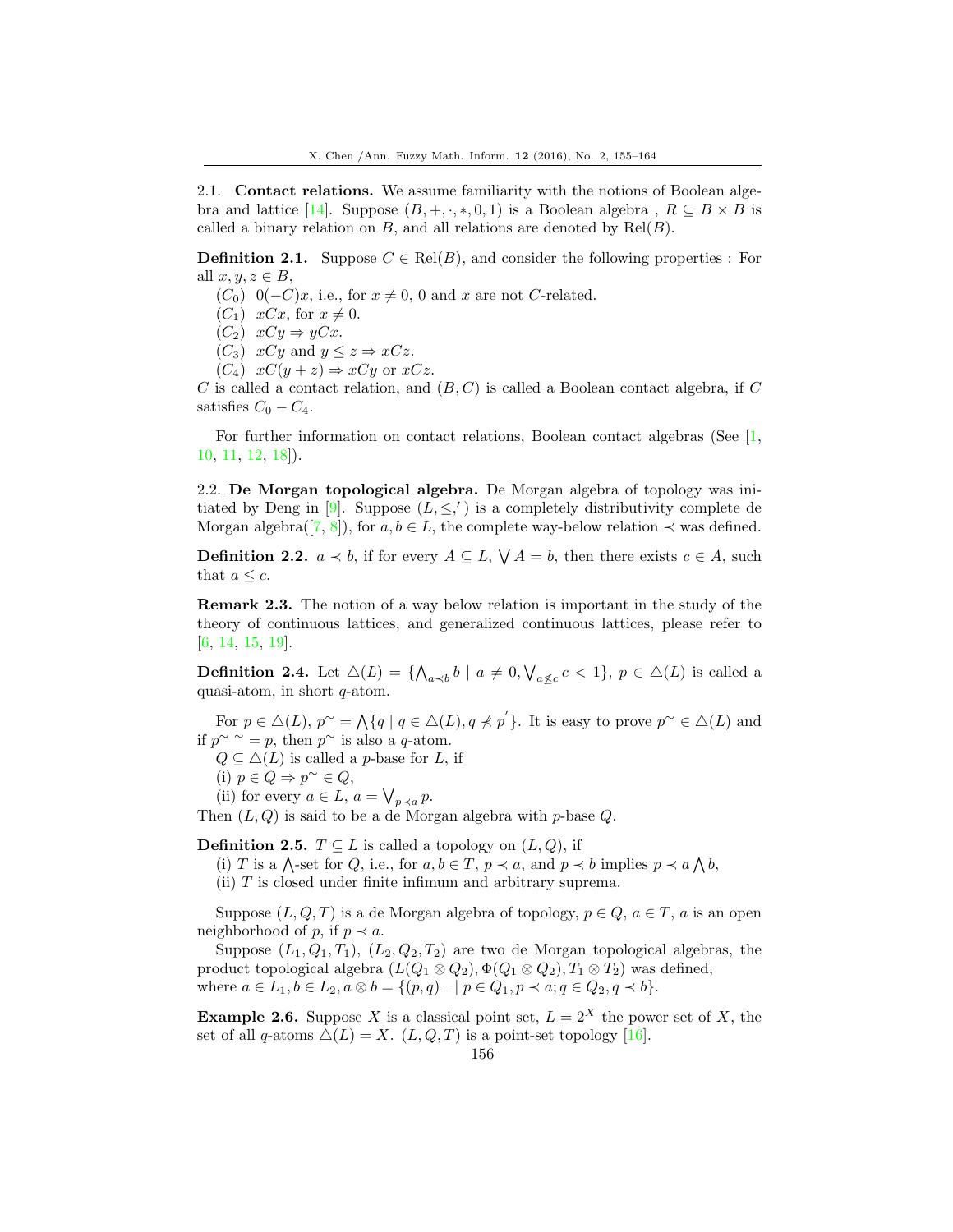**Example 2.7.** When L is a Boolean lattice,  $a \vee a' = 1$ ,  $p = p^{\sim}$ , the notion of a q-atom coincides with the notion of a atom in a Boolean lattice.  $(L, Q, T)$  is a topology on a Boolean lattice [\[17\]](#page-9-1).

**Example 2.8.** Suppose X is a universe set,  $A: X \to [0,1]$  is a fuzzy set, then  $L = [0,1]^X$  of all fuzzy sets,  $A \vee A' \neq 1_X, A \in L$ . Where  $1_X : X \to [0,1]$ , for every  $x \in X$ ,  $1_X(x) = 1$ .

For every  $a \in X$ ,  $r \in [0, 1]$ , we defined a fuzzy point

$$
x_a^r = \begin{cases} r & \text{if } x = a \\ 0 & \text{if } x \neq a \end{cases} \forall x \in X.
$$

Let  $p = x_a^r$ , then  $p^{\sim} = x_a^{1-r}$ . The notion of a q-atom coincides with the notion of a fuzzy point.  $(L, Q, T)$  is a *I*-topology [\[2\]](#page-8-6).

For further information on de Morgan algebra of topology (See [\[3,](#page-8-12) [4,](#page-8-13) [7,](#page-8-7) [8,](#page-8-8) [9\]](#page-8-5)).

3. FILTERS ON  $(L, Q)$ 

In the section, we introduce the notion of a filter on  $(L, Q)$ , a topology on the set  $\text{Max}(L)$  of all maximal filters, and the collection of all reflexive, symmetric, close relations on  $Max(L)$ .

First, we introduce the notion of a filter on  $(L, Q)$ .

**Definition 3.1.** Suppose  $(L, Q)$  is a de Morgan algebra,  $\eta \subseteq L$  is called a filter if (i)  $a \in \eta \Rightarrow a' \notin \eta$ ,

(ii)  $a, b \in \eta \Rightarrow a \wedge b \in \eta$ , (iii)  $a \leq b, a \in \eta \Rightarrow b \in \eta$ .

We present two examples of filters on  $(L, Q)$ .

Example 3.2.  $1 \in L$ , clearly  $\{1\}$  is a filter on  $(L, Q)$ .

**Example 3.3.** Suppose  $p \in Q$ , then  $\eta_p = \{a \mid p \prec a, a \in L\}$  is a filter on  $(L, Q)$ .

Clearly  $\eta_p$  satisfies Definition 3.1 (2) and (3). For  $a \in \eta_p$ , we have  $p \prec a$ ; if  $a' \in \eta_p$ , so  $p \prec a'$ , thus  $p \prec a \wedge a' = 0$ , a contradiction, Definition 3.1 (1) holds.

When X is a universal set,  $L = 2^X$ , then  $\eta_p = \{A \mid A \subseteq X, p \in A\}$  for every  $p \in Q = X$ .

Suppose  $\eta$ ,  $\nu$  are two filters on  $(L, Q)$ , we define  $\eta \subseteq \nu$ , if for every  $a \in \eta$ , we have  $a \in \nu$ . A filter  $\eta$  is called a maximal filter, if for any filter  $\nu$  satisfying :  $\eta \subset \nu$ , we have  $\eta = \nu$ . Obviously, a filter  $\eta$  is a maximal filter if and only if for every  $a \in L$ , we have  $a \in \eta$ , or  $a' \in \eta$  holds and only one holds. We use the symbol  $Max(L)$  to denote all maximal filters on  $(L, Q)$ . Then we obtain, par

**Lemma 3.4.** Suppose  $a \in L$ ,  $a \neq 0$ , there exists a maximal filter  $\mu_a$ , such that  $a \in \mu_a$ .

Second, the notion of a topology is defined on  $Max(L)$ . For  $\eta_i \in Max(L)$ ,  $\eta_1 \vee \eta_2$ ,  $\eta_1 \wedge \eta_2$ ,  $\bigvee$  $\bigvee_{i\in I}\eta_i$  are defined :

$$
\eta_1 \vee \eta_2 = \{ a \vee b \mid a \in \eta_1, b \in \eta_2 \},\
$$
  
157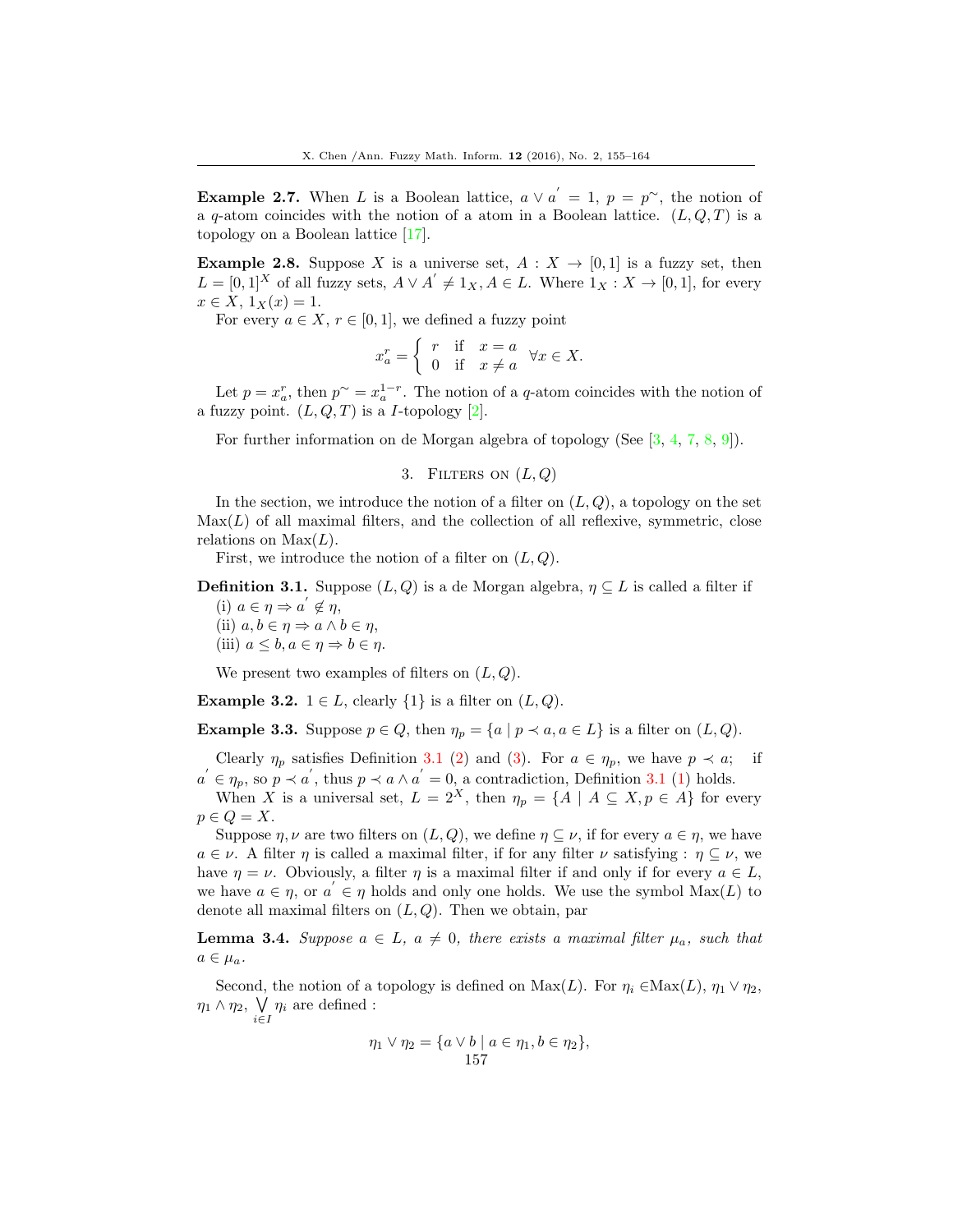$$
\eta_1 \wedge \eta_2 = \{a \wedge b \mid a \in \eta_1, b \in \eta_2\},
$$
  

$$
\bigvee_{i \in I} \eta_i = \{\bigvee_{i \in I} a_i \mid a_i \in \eta_i\}.
$$

**Definition 3.5.**  $T \subseteq Max(L)$  is called a topology on  $Max(L)$ , if it is closed with respect to the infinite join and finite meet, i.e., if  $\eta_i \in \text{Max}(L)$ , then  $\bigvee \eta_i \in \text{Max}(L)$ , i∈I

and  $\bigwedge^m$  $\bigwedge_{i=1} \eta_i \in \text{Max}(L).$ 

We consider the product topology  $T \otimes T$  on  $\text{Max}(L) \times \text{Max}(L)$ . Let  $h(a) = \{ \eta \mid$  $a \in \eta$ ,  $h(b) = \{\mu \mid b \in \mu\}$ , then  $\{h(a) \times h(b) \mid a, b \in L\} = \{\eta \times \mu \mid \eta \in h(a),\}$  $\mu \in h(b), a, b \in L$  is a base for the product topology  $T \otimes T$ .

Finally, we introduce the notion of a relation on  $(L, Q)$  with three properties : reflexivity, symmetric, close [\[13\]](#page-8-14).

 $\text{Max}(L)\times\text{Max}(L) = \{(\eta,\nu) \mid \eta,\nu \in \text{Max}(L)\}.$  R  $\subseteq \text{Max}(L)\times\text{Max}(L)$  is called a relation on  $\text{Max}(L)$ . Rel( $\text{Max}(L)$ ) denotes all relations on  $\text{Max}(L)$ . It is reflexive if  $R(\eta, \eta) = 1$  for every  $\eta \in \text{Max}(L)$ . It is symmetric if  $R(\eta, \nu) = R(\nu, \eta)$  for any  $\eta, \nu \in \text{Max}(L)$ .

A relation R is called closed if it is a close set in the product topology  $T \otimes T$  on  $\text{Max}(L) \times \text{Max}(L)$ . All reflexive, symmetric, closed relations will be denoted by  $\mathrm{Rel}^{rsc}\mathrm{Max}(L)$ 

Suppose  $R_1, R_2 \in \text{Rel}(\text{Max}(L))$ , we define  $R_1 \wedge R_2$ ,  $R_1 \vee R_2$  as follows :  $(R_1 \wedge R_2)(\eta_1, \eta_2) = R_1(\eta_1, \eta_2) \wedge R_2(\eta_1, \eta_2),$  $(R_1 \vee R_2)(\eta_1, \eta_2) = R_1(\eta_1, \eta_2) \vee R_2(\eta_1, \eta_2)$  for any  $\eta_1, \eta_2 \in \text{Max}(L)$ .

**Example 3.6.** For  $\eta_1, \eta_2 \in \text{Max}(L), 1_{Max(L)}(\eta_1, \eta_2) = 1.$ Clearly,  $1_{Max(L)}$  is the largest element in  $\text{Rel}(\text{Max}(L))$  and  $\text{Rel}^{rsc}\text{Max}(L)$ .

**Example 3.7.** For  $\eta_1, \eta_2 \in \text{Max}(L), 0_{Max(L)}(\eta_1, \eta_2) = 0.$  $0_{Max(L)}$  is the smallest element in Rel(Max(L)), but  $0_{Max(L)}$   $\notin$ Rel<sup>rsc</sup>Max(L).

**Example 3.8.** For  $\nu_1, \nu_2 \in Max(L)$ , we define a relation on  $Max(L)$ ,

$$
1_{Max(L)}^{rsc}(\nu_1, \nu_2) \begin{cases} 1 & \text{if } \nu_1 = \nu_2, \\ 0 & \text{otherwise.} \end{cases}
$$

 $1_{Max(L)}^{rsc}$  is the smallest element in  $\text{Rel}^{rsc} \text{Max}(L)$ .

### 4. Contact relations on De Morgan algebra

In the section, we introduce the notion of a contact relation on de Morgan algebra  $(L, Q).$ 

**Definition 4.1.** Suppose  $(L, Q)$  is a de Morgan algebra, a relation  $\theta$  on  $(L, Q)$  is called a contact relation, if it satisfies the following:

- (i)  $\theta(0, a) = 0$  for every  $a \in L, a \neq 0$ .
- (ii)  $\theta(p, p^{\sim}) = 1$ .
- (iii)  $\theta(a, b) = \theta(b, a)$ .
- (iv)  $b \leq c \Rightarrow \theta(a, b) \leq \theta(a, c)$ .
- (v)  $\theta(a, b \vee c) \leq \theta(a, b) \vee \theta(a, c)$ .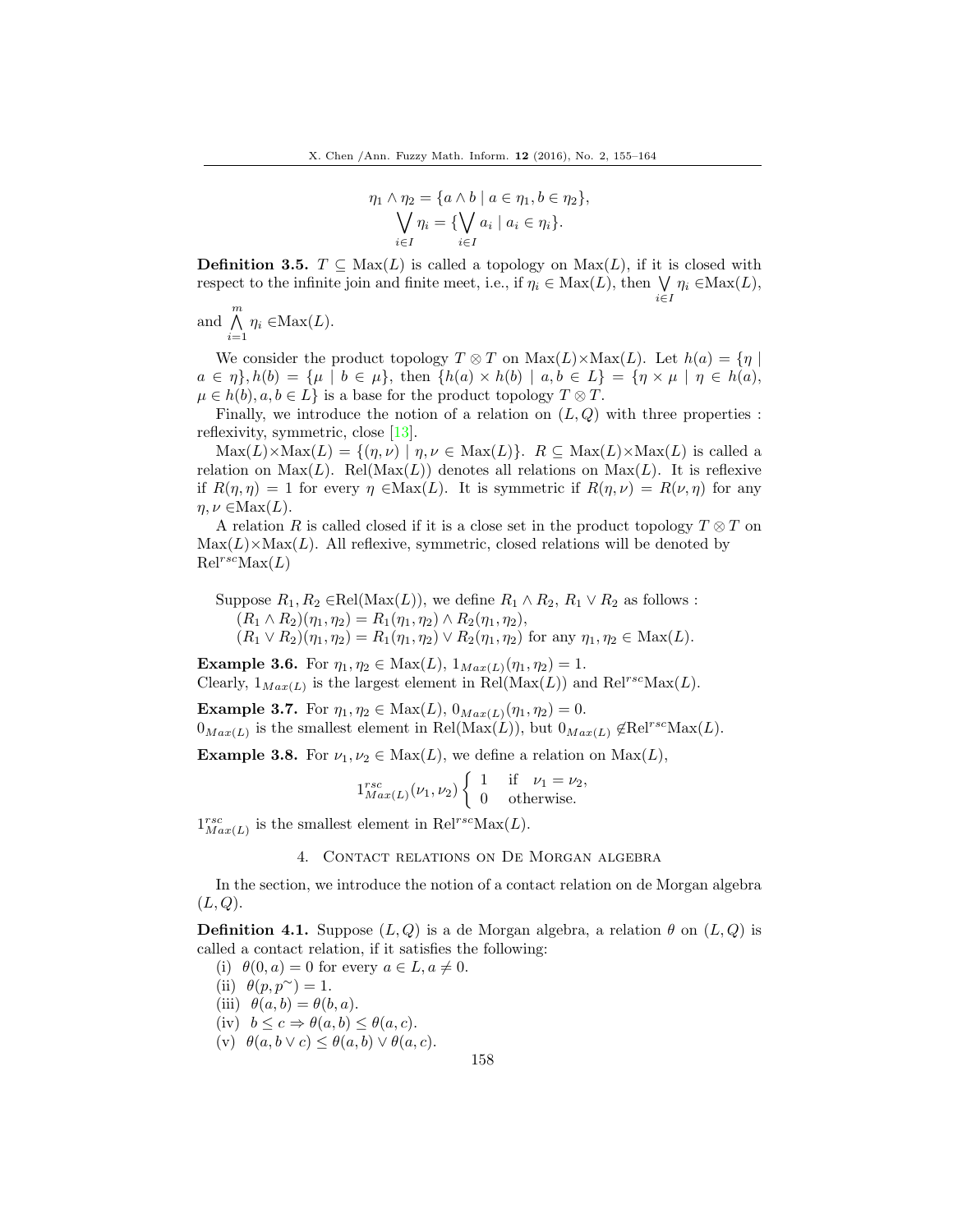When L is a Boolean algebra, the above definition coincides with Definition 2.1. All contact relations on  $(L, Q)$  will be denoted by  $CR(L)$ . Suppose  $\theta_1, \theta_2 \in CR(L)$ ,  $\theta_1 \subseteq \theta_2$  is defined as: for any  $a, b \in L$ ,  $\theta_1(a, b) \leq \theta_2(a, b)$ .

In [\[3\]](#page-8-12), the notion of proximity relation  $\delta$  was introduced on a de Morgan algebra  $(L, Q)$ .  $\delta$  is called a proximity on  $(L, Q)$ , if  $\delta$  satisfies the following conditions:

- (i)  $a\delta b \Rightarrow b\delta a$ .
- (ii)  $a\delta(b \vee c) \Rightarrow a\delta b$ , or  $a\delta c$ .
- (iii)  $p\delta p^{\sim}$ .
- $(iv)$   $0\overline{\delta}1$ .

(v) if  $a\overline{\delta}b$ , then there exist  $c, d \in L$ , such that  $a\overline{\delta}c$ ,  $b\overline{\delta}d$ , and  $c \vee d = 1$ . Clearly, the proximity relation  $\delta$  is a contact relation on  $(L, Q)$ .

**Example 4.2.** For  $a, b \in L$ , we define a contact relation on  $(L, Q)$ ,

$$
1_L(a,b) = \begin{cases} 1 & \text{if } a \neq 0 \text{ and } b \neq 0, \\ 0 & \text{otherwise.} \end{cases}
$$

Clearly  $1_L$  is the largest element in CR( $L$ ).

**Example 4.3.** For  $a, b \in L$ , let

$$
O_L(a, b) = \begin{cases} 1 & \text{if } a \wedge b \neq 0, \\ 0 & \text{otherwise.} \end{cases}
$$

Then  $O_L$  is a contact relation on  $(L, Q)$ .

**Proposition 4.4.** (1) For  $a, b \in L$ ,  $a \nleq b' \Rightarrow \theta(a, b) = 1$ . (2)  $p \prec a \Rightarrow \theta(p^{\sim}, a) = 1.$ 

*Proof.* (1) For  $a, b \in L$ , suppose  $a \not\leq b'$ . Then there exists  $p \in Q$  such that  $p \prec a$  and  $p \not\leq b'$ . Thus  $p \prec a$ ,  $p^{\sim} \prec b$ . So by Definition 4.1 (2),  $\theta(p, p^{\sim}) = 1$ . Hence, by Definition 4.1 (4), we obtain  $\theta(a, b) = 1$ .

(2)  $p \prec a \Rightarrow p^{\sim} \not\leq a'$ , by (1), the result holds.

By the above proposition, we obtain that  $O_L$  is the smallest element on  $(L, Q)$ . It is clear that for any contact relation  $\theta \in CR(L)$ , and  $a, b \in L$ ,

(1)  $a \wedge b \neq 0 \Rightarrow a \nleq b' \Rightarrow \theta(a, b) = 1 \Rightarrow O_L(a, b) \leq \theta(a, b).$ (2)  $a \wedge b = 0 \Rightarrow O_L(a, b) = 0 \leq \theta(a, b).$ 

Then  $O_L \subseteq \theta$  holds.

### 5. THE CORRESPONDENCE BETWEEN REL<sup>rsc</sup>(MAX(L))) AND CR(L)

In the section, we investigate the correspondence between  $Rel^{rsc}(\text{Max}(L))$  and CR(L). On the one hand, for  $R \in \text{Rel}^{rsc}(\text{Max}(L))$ , and  $a, b \in L$ , we define

$$
\theta_R(a,b) = \bigvee_{\eta,\nu \in Max(L), a \in \eta, b \in \nu} R(\eta,\nu)
$$

Then we have the following result.

**Lemma 5.1.** Suppose R is a close, reflexive and symmetric relation on  $Max(L)$ . Then  $q : Re^{rsc}(Max(L))) \rightarrow CR(L), q(R) = \theta_R \in CR(L)$  is an injective mapping.

159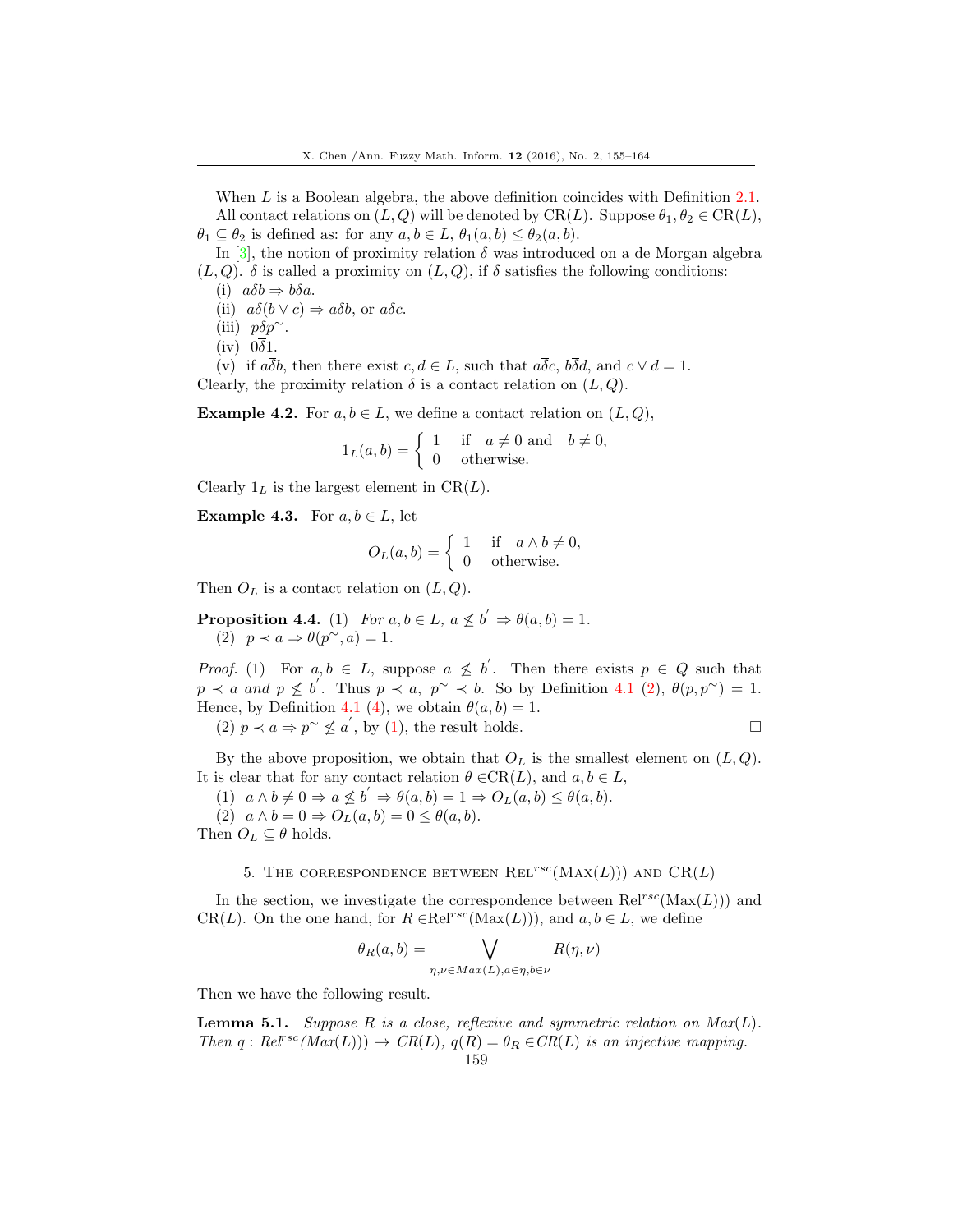*Proof.* First we have to show that  $\theta_R$  is a contact relation, that is, to verify  $\theta_R$ satisfies the conditions of Definition 4.1 :

(i)  $\theta_R(0, a) = 0$  for every  $a \neq 0$ .

(ii) For  $p \in Q$ , we have  $p \prec p$ , thus  $p \sim \nleq p'$ , which leads to  $p \wedge p \sim \neq 0$ .

Then there exists  $q \in Q$  such that  $q \prec p \land p^{\sim}$ . By Lemma 3.1, we obtain a maximal filter  $\mu_q, q \in \mu_q$ . Certainly  $p, p^{\sim} \in \mu_q$ . Thus

$$
\theta_R(p, p^{\sim}) = \bigvee_{\eta, \nu \in Max(L), p \in \eta, p^{\sim} \in \nu} R(\eta, \nu) \ge R(\mu_q, \mu_q) = 1.
$$

- (iii)  $\theta(a, b) = \theta(b, a)$  is obviously.
- (iv) Since  $b \leq c, \{ \nu \mid b \in \nu \} \subseteq \{ \nu \mid c \in \nu \}.$  Then

$$
\theta(a,b) = \bigvee_{\eta,\nu \in Max(L), a \in \eta, b \in \nu} R(\eta,\nu) \le \bigvee_{\eta,\nu \in Max(L), a \in \eta, c \in \nu} R(\eta,\nu) = \theta(a,c).
$$

(v) Since  $\nu$  is a maximal filter,  $b \vee c \in \nu$  implies that  $b \in \nu$  or  $c \in \nu$  holds. Then  $\{\nu \mid b \vee c \in \nu\} \subseteq \{\nu \mid b \in \nu\} \cup \{\nu \mid c \in \nu\}$ . Thus

$$
\theta(a, b \lor c) = \bigvee_{\substack{\eta, \nu \in Max(L), a \in \eta, b \lor c \in \nu \\ \leq \bigvee_{\eta, \nu \in Max(L), a \in \eta, b \in \nu}} R(\eta, \nu) \lor \bigvee_{\substack{\eta, \nu \in Max(L), a \in \eta, b \in \nu \\ \theta(a, b) \lor \theta(a, c).}} R(\eta, \nu) \lor \bigvee_{\eta, \nu \in Max(L), a \in \eta, c \in \nu} R(\eta, \nu)
$$

By the above proof, we know that  $\theta_R$  is a contact relation on  $(L, Q)$ . But the key of the proof is to prove  $q$  is an injective mapping, which is equivalent to show for any two close relations  $R_1, R_2 \in \text{Rel}^{rsc}(\text{Max}(L))$ ),  $R_1 \neq R_2$  yields  $\theta_{R_1} \neq \theta_{R_2}$  holds.

Suppose  $R_1, R_2 \in \text{Rel}^{rsc}(\text{Max}(L))$  and  $R_1 \neq R_2$ . Then there exist  $\eta_0, \mu_0 \in \text{Max}(L)$ such that  $(\eta_0, \mu_0) \in R_1, (\eta_0, \mu_0) \notin R_2$ . Since  $R_2$  is closed, there are two elements  $a, b \in L$ , such that  $a \in \eta_0, b \in \mu_0$ ,  $(h(a) \times h(b)) \cap R_2 = \emptyset$ .

If  $\theta_{R_1} = \theta_{R_2}$ , then we have

$$
\theta_{R_2}(a,b) = \theta_{R_1}(a,b) = \bigvee_{\eta,\nu \in Max(L), a \in \eta, b \in \nu} R_1(\eta,\nu) \ge R_1(\eta_0,\mu_0) = 1.
$$

Thus we obtain

$$
1 = \theta_{R_2}(a, b) = \bigvee_{\eta, \nu \in Max(L), a \in \eta, b \in \nu} R_2(\eta, \nu).
$$

So there exist  $\eta_1, \mu_1$  satisfying  $a \in \eta_1, b \in \mu_1, R_2(\eta_1, \mu_1) = 1$ . A contradiction to  $(h(a) \times h(b)) \cap R_2 = \emptyset$ . Hence  $\theta_{R_1} \neq \theta_{R_2}$  holds, which implies that q is an injective mapping.  $\square$ 

**Remark 5.2.** Suppose X is a universal set,  $L = 2^X$  is the power set of X, then  $q(R) = \{\nu_1 \times \nu_2 \mid R(\nu_1, \nu_2) = 1\}$ , and  $\theta_R(A, B) = 1 \Longleftrightarrow$  there exist  $\nu_1, \nu_2 \in \text{Max}(2^X)$ , such that  $A \in \nu_1, B \in \nu_2$ , and  $R(\nu_1, \nu_2) = 1$ , i.e.,  $\nu_1 \times \nu_2 \subseteq q(R)$ .

On the other hand, for each contact relation  $\theta \in CR(L)$ , we consider to define the corresponding  $R_{\theta} \in \text{Rel}^{rsc}(\text{Max}(L))$ .

For a maximal filter  $\eta$ , a element in L is defined, i.e.,  $\Lambda \eta = \Lambda a$ . Since  $L - \{0\}$ a∈η is not a filter on  $(L, Q)$ , for a maximal filter  $\eta$ , we have  $\eta \neq 0$ .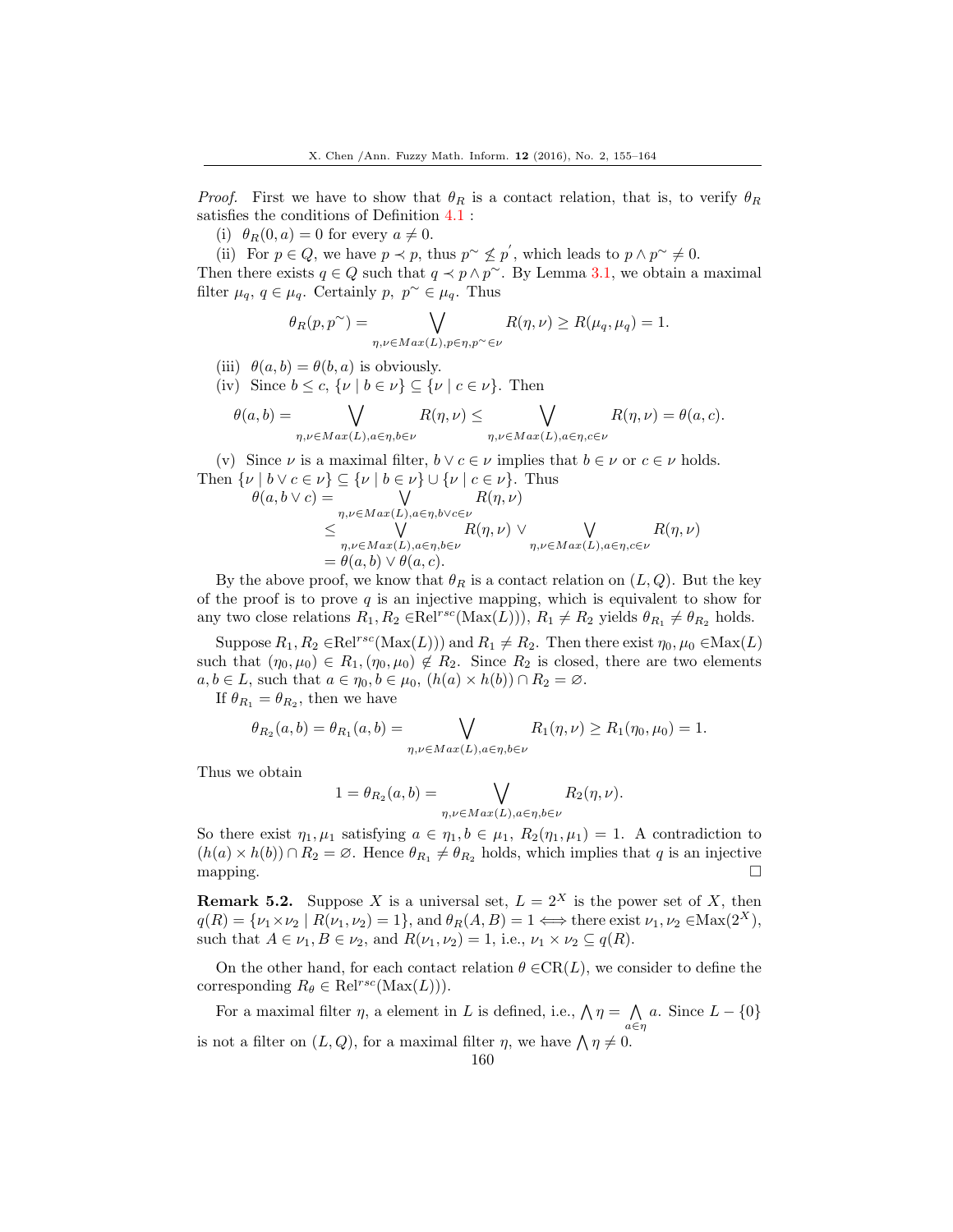Suppose  $\theta \in CR(L)$ , in other words,  $\theta$  is a contact relation on  $Max(L)$ , for any maximal filters  $\eta_1, \eta_2 \in \text{Max}(L)$ , let

$$
R_{\theta}(\eta_1, \eta_2) = \theta(\bigwedge \eta_1, \bigwedge \eta_2).
$$

Then we have the following lemma.

**Lemma 5.3.** Suppose  $\theta \in CR(L)$ , then  $p: CR(L) \rightarrow Rel^{rsc}(Max(L))$ , for  $\theta \in CR(L)$ ,  $p(\theta) = CL(R_{\theta}) \in Rel^{rsc}(Max(L))$  is an injective mapping. Where  $CL(R_{\theta})$  is the closure of  $R_{\theta}$  in the product topology  $T \otimes T$ .

*Proof.* The closeness, symmetry and reflexivity of  $R_\theta$  follow directly from the above definition. By the above proof and Lemma  $5.1$ , we know that p is also an injective mapping. This complete the proof.  $\Box$ 

**Remark 5.4.** Suppose X is a universal set,  $L = 2^X$ , then  $p(\theta) = \{A \times B \mid \theta(A, B) =$ 1}, and  $R(\nu_1, \nu_2) = 1 \Longleftrightarrow \forall A \in \nu_1, B \in \nu_2, \theta(A, B) = 1$  holds.

In the end of the section, by Lemmas 5.1 and 5.2, we obtain the order preserving correspondence, which is called the representation theorem in [\[9\]](#page-8-5).

**Proposition 5.5.** Suppose  $(L, Q)$  is a de Morgan algebra, then there exists a bijective order preserving correspondence between the set of all contact relations on  $(L, Q)$  and the set of all close, reflexive, symmetric relations on  $Max(L)$ .

*Proof.* By Lemmas 5.1 and 5.2, we obtain q and p are injective mappings. The remainder is to prove  $p(q(R)) = R$  or  $q(p(\theta)) = \theta$ . We have to prove the first equation.

$$
R(\nu_1, \nu_2) = 1
$$
  
\n
$$
\Rightarrow \forall a \in \nu_1, b \in \nu_2, \theta_R(a, b) = 1
$$
  
\n
$$
\Rightarrow \theta_R(\bigwedge \nu_1, \bigwedge \nu_2) = 1
$$
  
\n
$$
\Rightarrow p(\theta_R)(\nu_1, \nu_2) = \theta_R(\bigwedge \nu_1, \bigwedge \nu_2) = 1
$$
  
\n
$$
\Rightarrow p(q(R))( \nu_1, \nu_2) = R(\nu_1, \nu_2) = 1,
$$
  
\n
$$
R(\nu_1, \nu_2) = 0
$$
  
\n
$$
\Rightarrow \nu_1 \times \nu_2 = \{a \otimes b \mid a \in \nu_1, b \in \nu_2\} \cap R = \emptyset
$$
  
\n
$$
\Rightarrow \theta_R(a, b) = 0
$$
  
\n
$$
\Rightarrow \theta_R(\bigwedge \nu_1, \bigwedge \nu_2) = 0
$$
  
\n
$$
\Rightarrow p(\theta_R)(\nu_1, \nu_2) = \theta_R(\bigwedge \nu_1, \bigwedge \nu_2) = 0
$$
  
\n
$$
\Rightarrow p(q(R))( \nu_1, \nu_2) = R(\nu_1, \nu_2) = 0.
$$

By the above proof, we obtain  $p(q(R)) = R$ . So there exists a bijective order preserving correspondence between the set of contact relations on  $(L, Q)$  and the set of all close, reflexive, symmetric relations on  $\text{Max}(L)$ .

### 6. The structure of contact relations

In the section, we consider two problem, the one is discuss the structure of  $\text{Rel}^{rsc}(\text{Max}(L))$ , the two is obtain the corresponding results about the CR(L).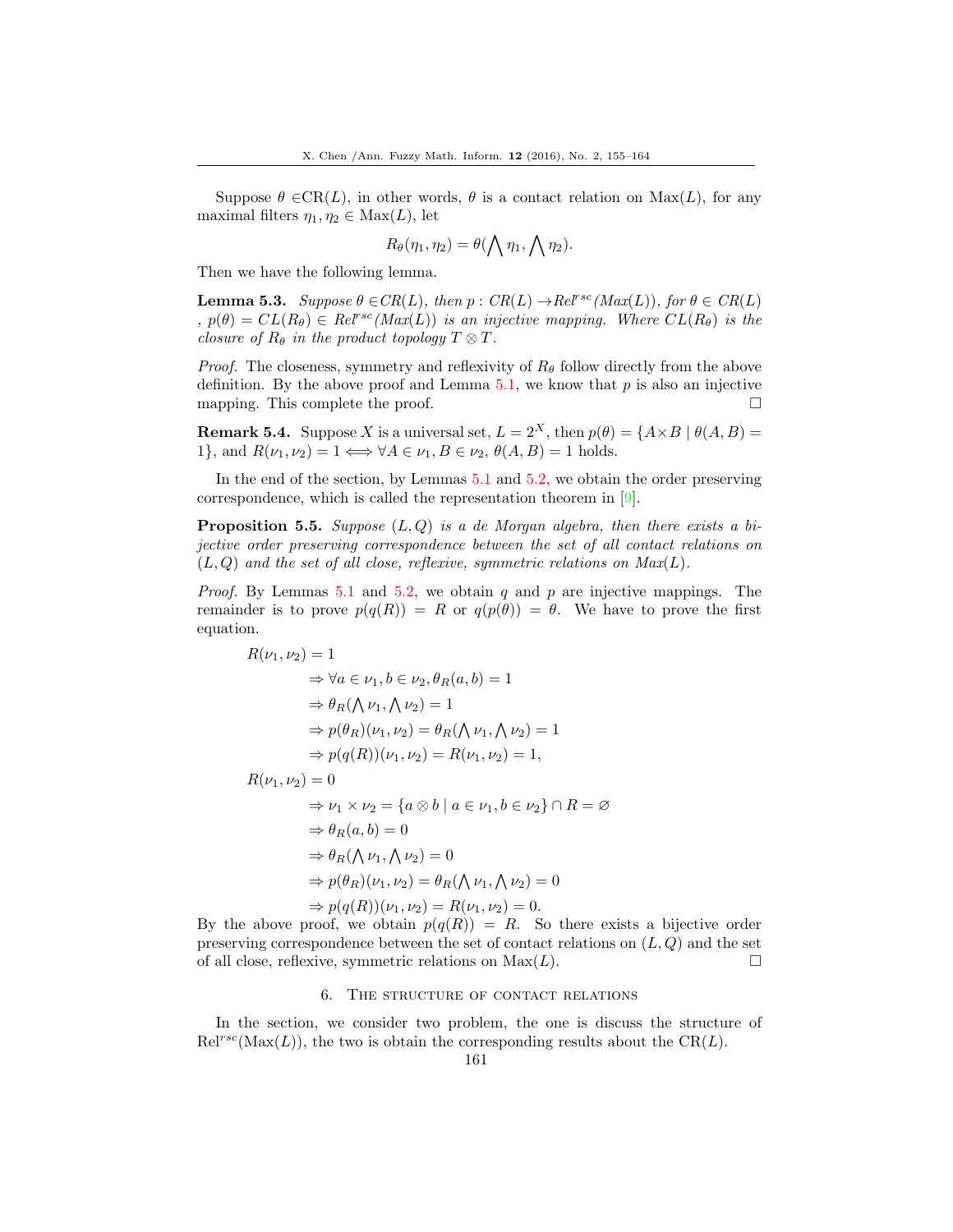First, we focus on the structure of  $\text{Rel}^{rsc}(\text{Max}(L)).$ 

Let  $\text{Rel}^{rsc}(\text{Max}(L))$  be the set of all close, reflexive and symmetric relations on Max(L). For each  $R \in \text{Rel}^{rsc}(\text{Max}(L))$ , R is a close set in the product topology  $T \otimes T$  on  $\text{Max}(L) \times \text{Max}(L)$ . From the topological point of view, we know that  $\mathrm{Rel}^{rsc}(\mathrm{Max}(L))$  is closed with finite join, and infinity meet.

In other words, suppose  $\{R_i \mid i \in I\} \subseteq \text{Rel}^{rsc}(\text{Max}(L))$ , we have  $\bigvee^m$  $\bigvee_{j=1} R_j \in$  $\text{Rel}^{rsc}(\text{Max}(L))$  and  $\bigwedge$  $\bigwedge_{i\in I} R_i \in \text{Rel}^{rsc}(\text{Max}(L))$ . Furthermore,  $\text{Rel}^{rsc}(\text{Max}(L))$  is also closed with the operator defined as follows :  $\Sigma$  $\sum\limits_{i\in I}R_i = \mathop{CL}(\bigvee\limits_{i\in I}$  $\bigvee_{i\in I} R_i$ , that is to say, P  $\sum_{i \in I} R_i \in \text{Rel}^{rsc}(\text{Max}(L)).$ 

Clearly, on Rel<sup>rsc</sup>(Max(L)), the largest element is  $1_{Max(L)}$ ; the smallest element is  $1^{rsc}_{Max(L)}$ .

Second, with the help of Proposition 5.3, we obtain the corresponding results on  $CR(L)$ .

Let  $CR(L)$  be the set of all contact relations on  $(L, Q)$ . It is closed with the two operators :  $\sum$  and  $\Pi$ , i.e., for  $\{\theta_i \mid i \in I\} \subseteq \text{CR}(L)$ ,

$$
\sum_{i \in I} \theta_i = q(CL(\bigvee_{i \in I} p(\theta_i))), \qquad \Pi_{i \in I} \theta_i = q(\bigwedge_{i \in I} p(\theta_i)).
$$

Then we obtain.

**Proposition 6.1.** Suppose  $CR(L)$  is the collection of all contact relations on  $(L, Q)$ . Then it forms a complete lattice with respect to  $\sum$  and  $\Pi$ . On which the largest element is  $1_{CR(L)}$ ; the smallest element is  $O_{CR(L)}$ .

Note.

(1) 
$$
q(1_{Max(L)}^{rsc}) = O_{CR(L)}
$$
.  
For any  $a, b \in L$ ,

(i) 
$$
O_{CR(L)}(a, b) = 1
$$
  
\n $\Rightarrow a \land b \neq 0$   
\n $\Rightarrow$  there exists  $\mu_{a \land b}, a \land b \in \mu_{a \land b}$  (Lemma 3.1)  
\n $\Rightarrow 1_{Max(L)}^{rsc}(\mu_{a \land b}, \mu_{a \land b}) = 1$  and  $a \in \mu_{a \land b}, b \in \mu_{a \land b}$   
\n $\Rightarrow q(1_{Max(L)}^{rsc})(a, b) = \bigvee_{\nu_1, \nu_2 \in Max(L)} 1_{Max(L)}^{rsc}(\nu_1, \nu_2)$   
\n $\geq 1_{Max(L)}^{rsc}(\mu_{a \land b}, \mu_{a \land b}) = 1.$   
\n(ii)  $q(1_{Max(L)}^{rsc})(a, b) = 0$ 

$$
\begin{aligned}\n\text{(1)} \quad & q(\mathbf{1}_{Max(L)})(a, b) = 0 \\
&\Rightarrow \quad \bigvee_{\nu_1, \nu_2 \in Max(L)} \mathbf{1}_{Max(L)}^{rsc}(\nu_1, \nu_2) = 0 \\
&\Rightarrow a \land b = 0. \text{ If not, } a \land b \neq 0, \text{ by (i), we obtain } \mathbf{1}_{Max(L)}^{rsc}(\mu_{a \land b}, \mu_{a \land b}) = 1, \\
&\text{a contradiction.}\n\end{aligned}
$$

$$
\Rightarrow O_{CR(L)}(a, b) = 0.
$$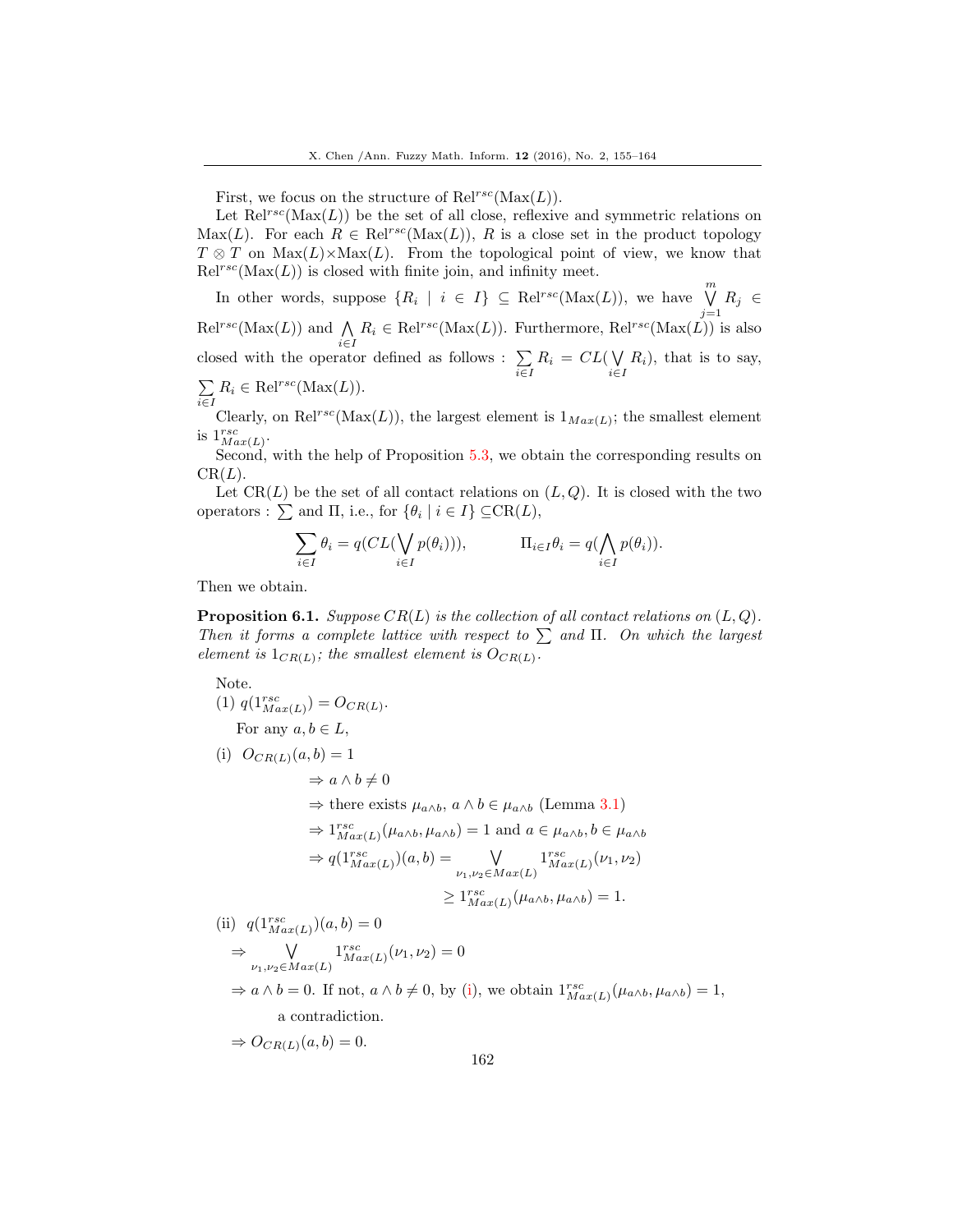(2) 
$$
p(O_{CR(L)}) = 1_{Max(L)}^{rsc}
$$
  
\nFor any  $\nu_1, \nu_2 \in Max(L)$ ,  
\n(i)  $1_{Max(L)}^{rsc}(\nu_1, \nu_2) = 1$   
\n $\Rightarrow \nu_1 = \nu_2$   
\n $\Rightarrow \bigwedge \nu_1 = \bigwedge \nu_2$ ,  
\n $\Rightarrow p(O_{CR(L)})(\nu_1, \nu_2) = CL(O_{CR(L)})(\nu_1, \nu_2) \geq O_{CR(L)}(\bigwedge \nu_1, \bigwedge \nu_2) = 1.$   
\n(ii)  $p(O_{CR(L)})(\nu_1, \nu_2) = 0$   
\n $\Rightarrow \bigwedge \nu_1 \neq \bigwedge \nu_2$   
\n $\Rightarrow \nu_1 \neq \nu_2$   
\n $\Rightarrow 1_{Max(L)}^{rsc}(\nu_1, \nu_2) = 0.$ 

### 7. Conclusion

In the paper, we introduced the notion of a contact relation on de Morgan algebra  $(L, Q)$ , proved all contact relations on  $(L, Q)$  form a complete lattice with the two operators  $\sum$  and  $\Pi$ , investigated the correspondence between the contact relations on  $(L, Q)$  and the close, reflexive, symmetric relations on  $Max(L)$ .

Since De Morgan algebra with p−base is only generalization of atomic Boolean algebra, our work only shows the results of  $[12]$  may be generalized to a pointstructure. How to construct these results in a general pointless framework is need to further study.

#### **REFERENCES**

- <span id="page-8-0"></span>[1] B. Bennett and I. Düntsch, Algebras, axioms, and topology, (In: Aiello, M., van Benthem, J., Pratt-Hartmann, I.(Eds.) Handbook of Spatial Logics, pp. 99–159. Kluwer, Dordrecht(2007).)
- <span id="page-8-6"></span>[2] C. L. Chang, Fuzzy topological spaces, J. Math. Anal. Appl. 24 (1968) 182–190.
- <span id="page-8-12"></span>[3] X. Chen, De Morgan algebra of proximity , J. Fuzzy Math. 4 (3) (1996) 583–586.
- <span id="page-8-13"></span>[4] X. Chen, Ideals on de Morgan topological algebra, Fuzzy sets and systems 118 (2001) 555–557.
- <span id="page-8-4"></span>[5] X. Y. Chen, Contact Relation and Continuous Lattice in Fuzzy Setting, International Journal of Advancements in Computing Technology 4 (17) (2012) 599-607.
- <span id="page-8-10"></span>[6] X. Chen, Q. Li and Z. Deng, Stone Compactification on Additive Generalized Algebraic Lattice, Applied Generalized Topology 8 (2) (2007) 309–317.
- <span id="page-8-7"></span>[7] Z. Deng, Quasi-atom and complete distributivity lattices, Proc. Amer. Math. Soc. 103 (1988) 365–370.
- <span id="page-8-8"></span>[8] Z. Deng, Polarity in complete distributivity lattices, Proc. Amer. Math. Soc. 103 (1988) 371– 374.
- <span id="page-8-5"></span>[9] Z. Deng, De Morgan algebra of topology III, J. Fuzzy Math. 1 (3) (1993) 925–930.
- <span id="page-8-1"></span>[10] G. Dimov and D. Vakarelov, Contact algebras and region-based theory of space: A proximity approach-I, Fundamenta Informaticae 74 (2006) 209–249.
- <span id="page-8-2"></span>[11] G. Dimov and D. Vakarelov, Contact algebras and region-based theory of space: A proximity approach-II, Fundamenta Informaticae 74 (2006) 251–282.
- <span id="page-8-3"></span>[12] I. Düntsch and M. Winter, The lattice of contact relations on a Boolean algebra, Lecture Notes in Computer Science 4988 (2008) 99–109.
- <span id="page-8-14"></span>[13] D. Deepak D and Sunil Jacob John, Hesitant fuzzy rough sets through hesitant fuzzy relations, Ann. Fuzzy Math. Inform. 8 (1) (2014) 33–46.
- <span id="page-8-9"></span>[14] G. Gierz et al., A Compendium of Continuous Lattices, Berlin, Speringer-Verlag 1980.
- <span id="page-8-11"></span>[15] P. T. Johnstone, Stone Spaces, Cambridge Univ press, Cambridge 1983.